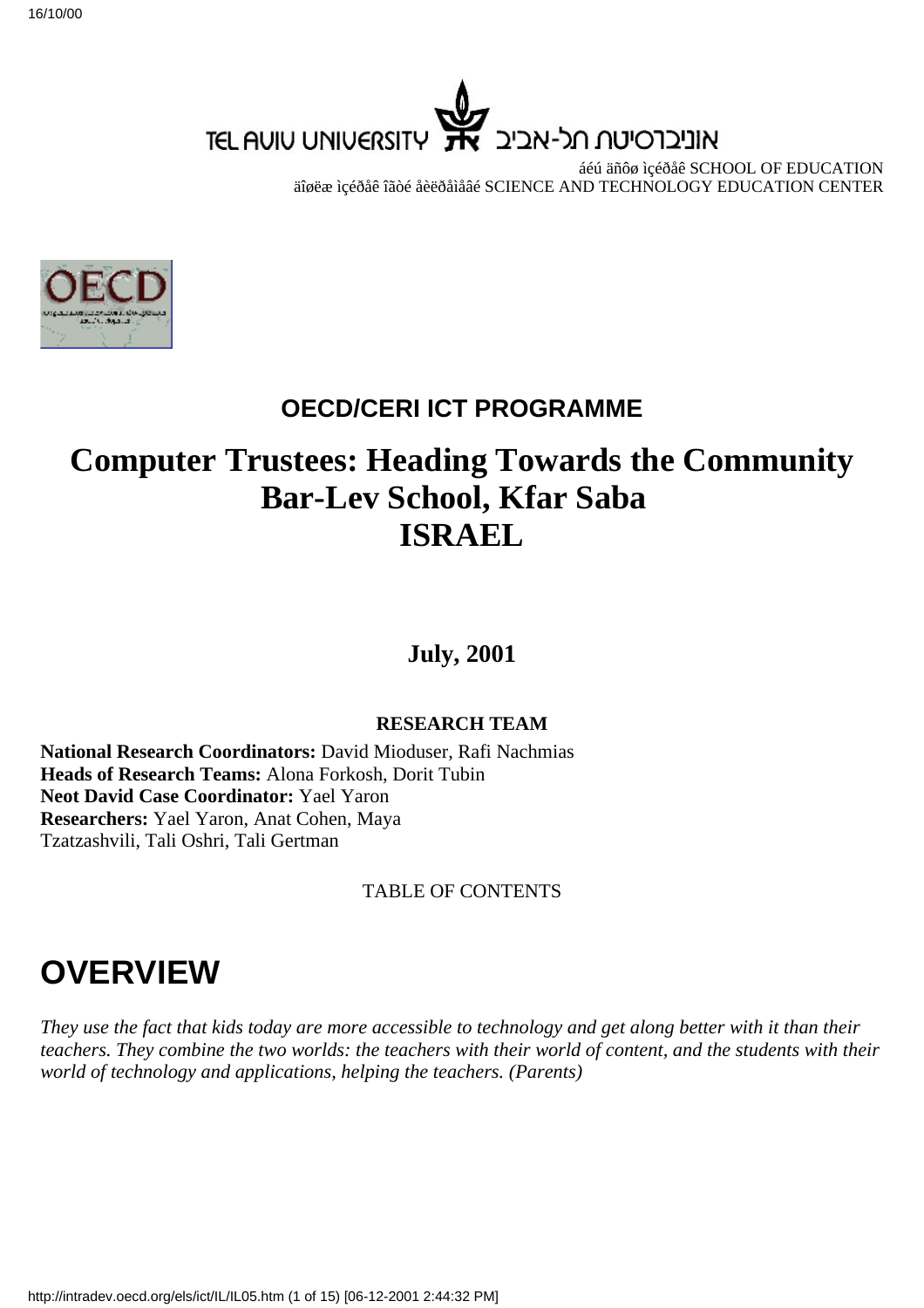

This conversation was conducted amongst students in the Bar-Lev lower secondary school in Kfar-Saba, who participate in the "Computer Trustees Innovation Heading towards the Community. In the course of the innovation a group of students is trained to serve as computer trustees, their role being instruction of teachers, students and community members.

The lower secondary school Bar-Lev was founded in the year 1995 as one of the five integrative lower secondary schools in the city of Kfar-Saba, located in the central part of Israel. The school has listed 635 students, in 7th to 9th grades, aged 12-15, each grade consisting of 6 classes. Altogether there are 18 classes and 53 teachers. The students come from an average and above SES.

The school is divided into 3 wings, on a pedagogic basis: a language wing, a mathematics wing and a humanities studies wing. The wings are composed of professional classrooms. The technology, science and art studies are held partly in a nearby community center, Pais cluster  $[1]$ . In planning the curricula, the school is committed to the ministry of education. Computer trustees are integrated in all lessons, as well as in community activities.

The goal of the innovation was to combine students in the process of ICT- implementation within the school. The trustees act as tutors for teachers, assist them in ICT -implemented lessons and support preparation of lesson plans. The computer trustees act in a number of circles outside the school as well:

- Adoptions of a special education school the computer trustees train the students from the adopted school to use the computer, to edit presentations, to surf the Internet and to download learning materials.
- The Multi-Generation Connection the computer trustees give a training course to senior citizens once a week during school hours. The goal is to enable the senior citizens a communication cannel to the world, connecting them to their families, helping relieve their solitude and also documenting their lives.
- A telephone support center the computer trustees operate a telephone support center within the school, three times a week, serving teachers, students and the community.

The use of ICT by the computer trustees is evident in locating network, hardware and software failures, general phone support for ICT use at home, and teacher and student training in ICT skills, utilities and problem solving. Trustees also instruct peers in using applications, build a school online resource center, including teaching material and students papers, a school web site, and constant maintenance of network and computers.

The school has 110 computers serving the student population, 60 in computer labs, 5 in classrooms, 40 in the nearby community center (Pais cluster) located within the school-defined area, and 5 in the library. All computers are connected to one local network.

2-3 students from each class in all grades participate in the innovation, altogether about 40 in the whole school. The computer coordinator is the initiator and leader of the innovation for the past three years. All 53 staff members participated in a training course, with the assistance of the computer trustees. Nowadays, there are about 20 teachers in different subject matters (geography, history, arts, foreign languages, grammar, earth sciences and mathematics), who make active use of the computer trustees in their lessons.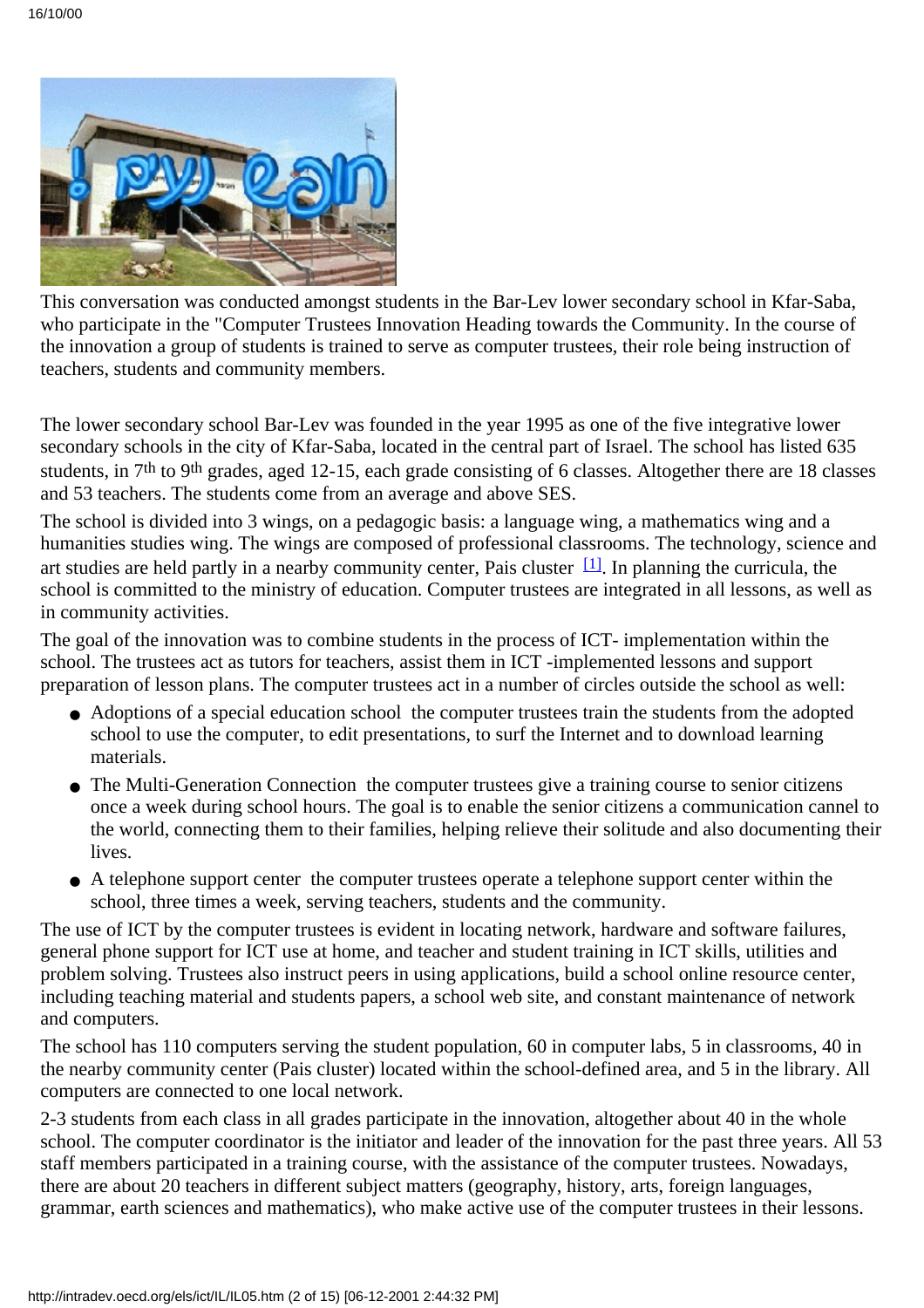The main benefit from the computer trustees involvement in the ICT implementation process is its wide application in all subject matters, overcoming the teachers fear barrier of technology. It seems that teachers in this school tend to implement technology in their teaching layout, using online facilities on the Internet and multimedia presentations. They also insist that students make use of the endless possibilities open to them using ICT in their learning process and for demonstrating their knowledge in their assignments.

The ones who benefit most from the innovation are the students: *All students are happy. It s much more fun than to hang dry listening to the teacher.* Teachers also feel that with the ICT they can enrich the curriculum through a widening of the learning surrounding, using up to date links from the Internet: *For example, the sin of pride from the Bible: its here and now. You enter the Internet, into newspaper sites, and you find numerous resources you could compare to the sin of pride. It suddenly gives you a feeling that things that happened a long time ago are still happening today* (Involved teacher).

The wide ICT-implementation in the school had brought about prestige to the school in the eyes of parents and students. According to the principal, *Many parents want to register their children to this school because of ICT-implementation, although its further away... They are interested in coming here, which means that this influence has a resonance in the community.* Parents told us: *My son was placed in another lower secondary school, but because he heard about the ICT activities in Bar-Lev school, which had fascinated him, he asked to be transferred.*

# **THE PAST**

The innovation began in the year 1998, initiated by the school s computer coordinator, following the computerization of the school as a part of the national computerization program Tomorrow 98 $[2]$ . The teachers, however, were not capable of using ICT at the time. The difficulties and the failures led to the idea of an available support system. This idea developed, and a booklet of common failures was edited by the computer trustees and published by the school<sup>[3]</sup>, Teachers received training, supported by computer trustees, who received additional training, to specialize in areas needed to maintain ICT in the school. The ideological aspects led towards additional goals of contributing to the community. These are a result of the recognition in the ability of the students to lead change processes in the field of ICT implementation within the school.

The school management assumed that it had to make use of available human resources with ICT skills above average. The natural choice was the students themselves. The goal was to foster a group of students, computer trustees, by supplying them with extensive technological training, so they can assist the school community and the community outside the school. The school received donations to fund professional training of the computer trustees, and turned to outside institutes, experts in the field of ICT implementation in education processes (Edusystems  $[4]$ ), experts in the technological field (Microsoft, Internet-Zahav $[5]$ and Bezeq<sup>[\[6\]](http://waldorf.eds.udel.edu/oecd/report/cases/IL/BarLev/IL05.html#fn6)</sup>), and experts in the instruction field. The school served as an experimental model for some of these institutes.

In the first year of the innovation, the computer coordinator turned to the principal and proposed to instruct a training course for the teachers. Back then students with prior knowledge were chosen to become computer trustees, but this was done without mapping of skills. They served as tutors on a one-to-one basis in the training of the teachers.

The innovation was possible as a result of the principal s efforts to facilitate school organizational processes. He sees himself as a leader of school-wide processes and allowing academic freedom for teachers: *Any idea or option that a teacher will bring and say I want to take this upon myself, Im willing... he has a free hand to do it, combining it in his or her schedule.*

In the next few years, the school coped with number of issues:

Fear of the computer On the one hand, the school aspired to enrich the curriculum by encouraging teachers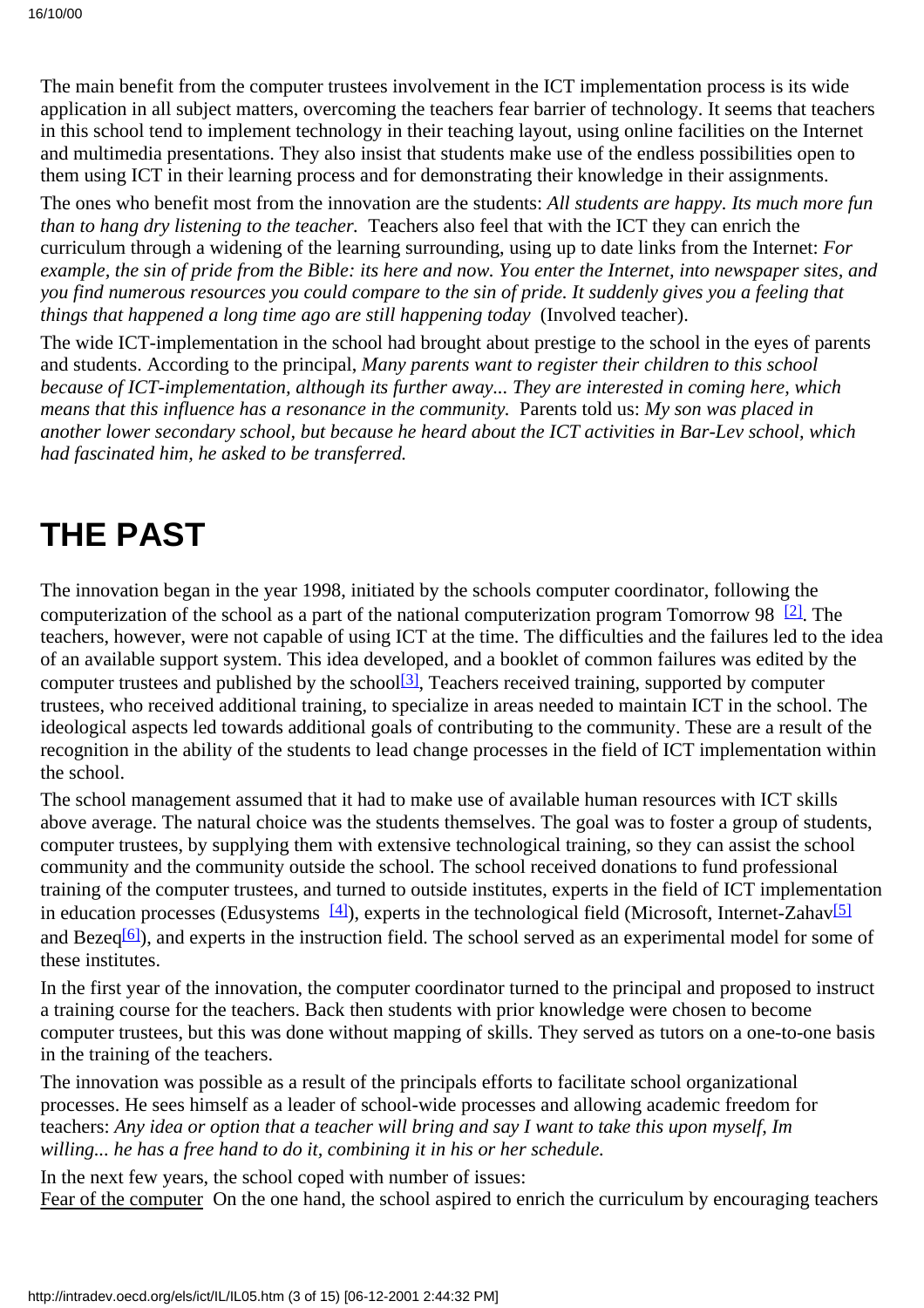to use ICT as a channel for various information resources. On the other hand, teachers were drawn back by technology. The computer trustees helped lower the level of anxiety and assisted teacher in overcoming fears from unexpected failures. The principal explained: *A situation in which a teacher enters the computer lab and doesnt have to be tense had to be reached. All technical problems had been solved, because I have the kids.*

Preparation time for teachers teachers had little time to prepare material from online resources. Computer trustees were recruited for this purpose as well, assisting teachers to prepare lesson plans by searching the Internet. When I need teaching material, explains the computer coordinator, sufficient that I take this request to 4 students, and they II bring more. They simply have it, and they have time for it. They have the knowledge, the ability. The computer trustees role is also building a school web site, uploading material, building databases, helping teachers build ICT-combined learning units and actively supporting the whole ICT implementation process in all subject matters at taught at school.

Timetable There are 3 computer labs at school, and it seems that the school is not prepared to deal with the increasing demand of teachers for lessons in the computer lab. This caused a situation in which teachers complain about not allocating enough hours for ICT implementation. The solution depends on expansion of infrastructure, a slow and expensive process.

Loss of the Teacher s prestige and Power - the teachers might have felt tension and inconvenience due to the high-level skills of the students, which put them in an odd position when facing the class. In time, teachers adapted to the idea, especially with the school climate in which learning from students is legitimate and acceptable. One of the teachers commented: *We enjoyed the fact that students can help us. It contributes to the students egos.* The openness of the teachers has enormous weight at this point.



Ongoing upgrading the ICT infrastructure does not stand up to the pedagogical needs. Therefore, the school funded upgrading of computers, a stronger server and an improved Internet connection. The school sees ongoing renewal as a key factor to innovation: *You cannot advance with ICT without upgrading [infrastructure] once in a while.* (The school external instructor) Some of the obligations of the school management are to achieve high advanced technological standards for use of teachers and students; to organize courses for computer trustees with standards of the todays advanced market.

Funding The school wasn t satisfied with finance coming from the ministry of education or the municipality. The principal approached external companies to sponsor ICT implementation in school, especially the computer trustees innovation, in return to serving as an experimental model for some of these companies (Edusystems, Microsoft, Internet-Zahav and Bezeq, the national phone company). One of the computer trustees told us:  *Our school is lucky to have so many sponsors, because of the principals efforts to fund computers and software.*

Computer trustees the intensive work of computer trustees causes some difficulties:

● Status compared to their peers, as a result of their responsibilities relating to the computer lab: *You*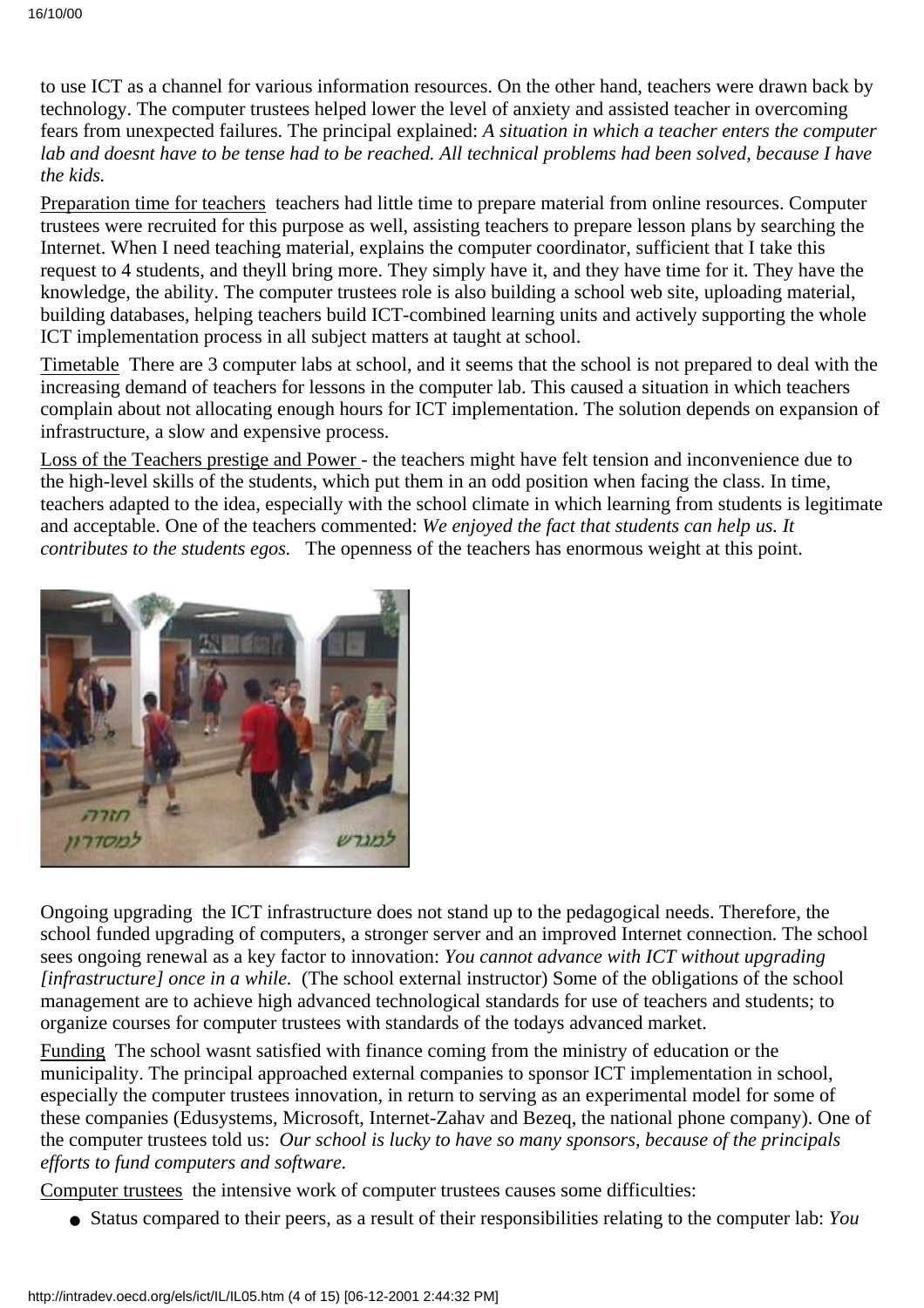*see a friend and you tell him not to do something... he has to listen to you, and it causes friction.*

- Missing lessons in order to be a part of the innovation: Sometimes you miss lessons, you have to catch up by yourself, we re stuck before exams because we didn t hear the explanation. It seems that the teachers are willing to help these students: *For instance, I missed grammar and its difficult to complete. The teacher switched hours between literature and grammar, because literature is easier to copy later on. The teachers also help me in their free hour and explain things.*
- Lack of time the computer trustees stay in school also in the afternoon hours, but the school is still not prepared for bringing in the innovation as an integral part of the system: *There has to be a change in the planning in the higher levels. To bring it in more extensively into the curricula.* (the computer coordinator)

# **THE PRESENT**

### **Evaluation of the Innovation**

### **Patterns of Distributing the Innovation**

The computer trustees act as a multi-grade group, being exposed to a variety of interactions with their peers, teacher and adults in general. This variety of contacts contributes to their points of view, according to a computer trustee: *Yesterday I spoke with my teacher... usually during the lesson shes not very nice. All the kids dont like her. But yesterday I was with her after school, and I saw shes a good lady. She told me about her family and the curriculum for next year... it brings you nearer... you see the other side of the teacher.*

Another means of sustaining the innovation is the massive presence of computer trustees in all lessons held in the computer labs. This effects the behavior of all students, who evidently take care of the equipment and do not sabotage it, even without the actual supervision of computer trustees, but as a result of the innovation.

# **Team Development for the ICT Innovation**

The presence of computer trustees is noticeable in all classrooms, and is a source of pride to teachers who implement ICT, who accept with love their professional authority. Additional evidence to the influence of the innovation that teachers work in the computer labs even when the computer trustees are not available. They already know how to cope with some of the failures having been trained (in-house and external courses). They appreciate a computer trustees presence in lessons, but are not totally dependent on them. It has to be note that in about half of the students homes there is a computer.

# **ICT and Innovation Leadership**

The innovation was possible as a result of the principal s efforts to facilitate school organizational processes. He sees himself as a leader of school-wide processes and allowing academic freedom for teachers: *Any idea or option that a teacher will bring and say I want to take this upon myself, Im willing... he has a free hand to do it, combining it in his or her schedule.* The school principal does not want to *invent the wheel*. Rather, he supports collaboration of teachers and students in creating learning materials and in thinking processes. The presence of computer trustees is noticeable in all classrooms, and is a source of pride to teachers who implement ICT, who accept with love their professional authority.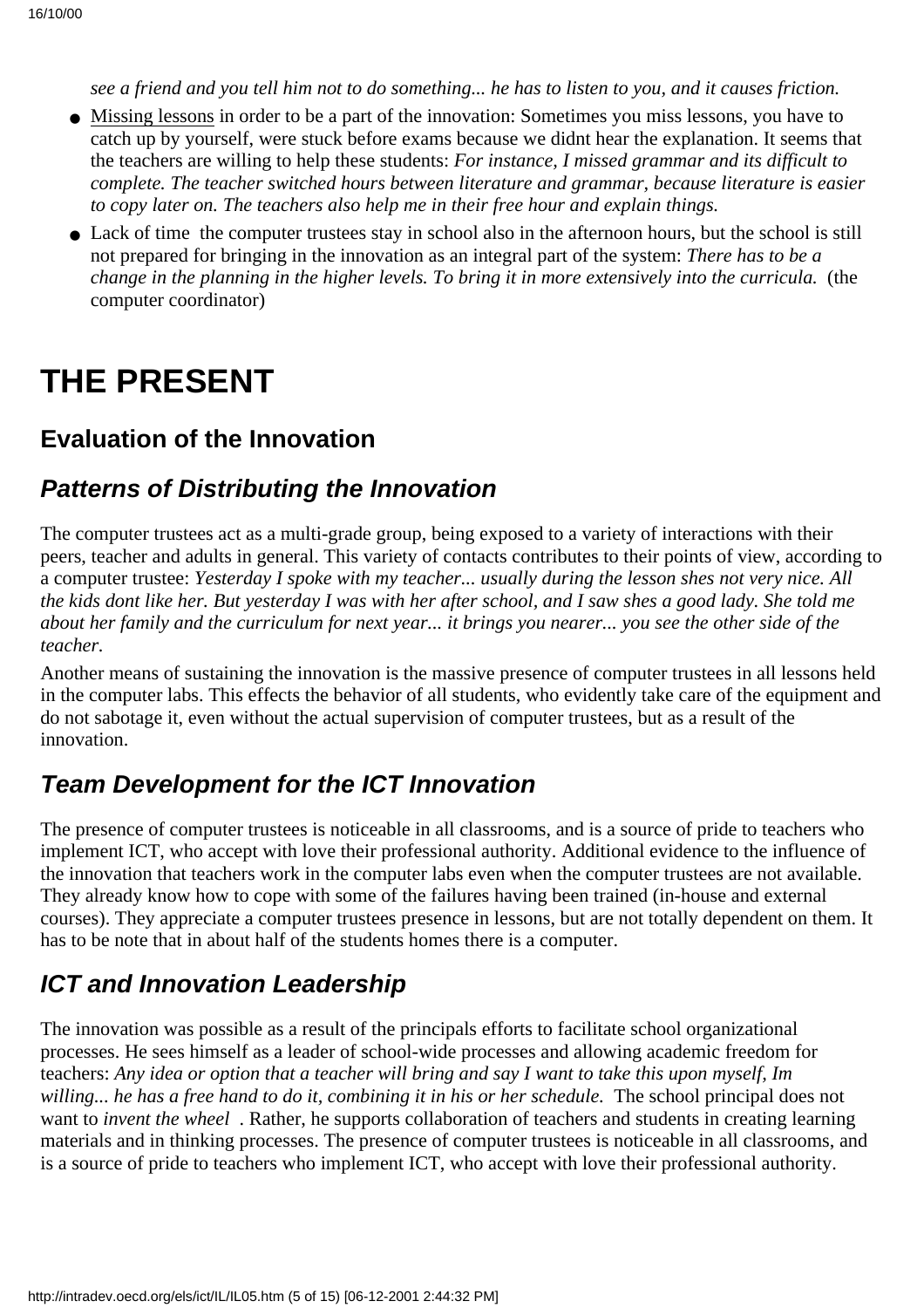## **The Connection between the Innovation and ICT**

As mentioned, there are 110 computers for students use, 70 of which are connected to the Internet. The ICT culture of the school encourages search of online information, ICT-based assignments, and multimedia presentations, entering educational sites and communicating with other schools from Israel and abroad. The demand from teachers and students to produce typed products brought wide usage of word processing. The high academic standards encouraged production of multimedia presentations. The external instructor says: *Its very different, it demands a different kind of thinking about how to present information, how to organize it, how to process it and how to link its components.* Indeed, there are many multimedia presentations all over the school. In addition, the students can contact their teachers beyond school hours, from home or from the computer labs, which are open in the afternoon.

## **Outcomes**

### **Infrastructure**

The infrastructure of the school is constantly upgraded as a result of the innovation. Currently, the computers in Bar-Lev school are Pentium 1 200 MHz with a Windows 95 operating system. All 70 computers connected to the Internet have separate IP numbers. The computers are equipped with CD-ROM drives. There are additional digital-processing peripherals, color printers, a RW-CD drive, a video projector, a scanner and a digital board. Available software includes word processors, electronic sheets, databases, drill and practice software, Internet and e-mail applications, CD-ROM encyclopedias and multimedia presentation software. Educational software is available in several subjects: mathematics, chemistry, earth sciences, grammar, foreign languages, arts, history and geography.

# **The Efficiency of the Innovation and ICT**

The variation in the activities of the computer trustee is derived from their different roles: they function as instructors for senior citizens and special education students, as technicians within the school, in charge of equipment, knowledge engineers and assistants in preparing lesson plans. These students are supported by professional courses, and are exposed to many computer languages as well as technological skills, as derived from the example of the establishment of a helpdesk, from its initial need identification stage through checking community characteristics and in fact functioning in a business-world model.

Computer trustees indicate that the innovation contributes to them personally. They feel a pleasant climate, they learned to be tolerant towards other people different from them, and enjoy getting away from the routine once in a while and be reinforced for their voluntary work. It also has an influence on their future: they are marked by the Israeli army to be recruited to prestigious computer units, based on the valuable knowledge they have acquired.

On the one hand, the approach is that technological failures will not stop innovative pedagogical processes. On the other hand, students complain there are not enough computers, and that ICT transmission is relatively slow. Since most students have up-to-date computers at home, they are not impressed by the facilities in their school. However, compared to other schools with similar background their school is relatively advanced.

# **Academic Strictness**

According to the principal, ICT application is effective only if it facilitates learning. The joint vision of the school staff is to broaden ICT implementation and to have as many teachers involved in the process. The computer coordinator sees a future vision in which students arriving at school with laptops instead of books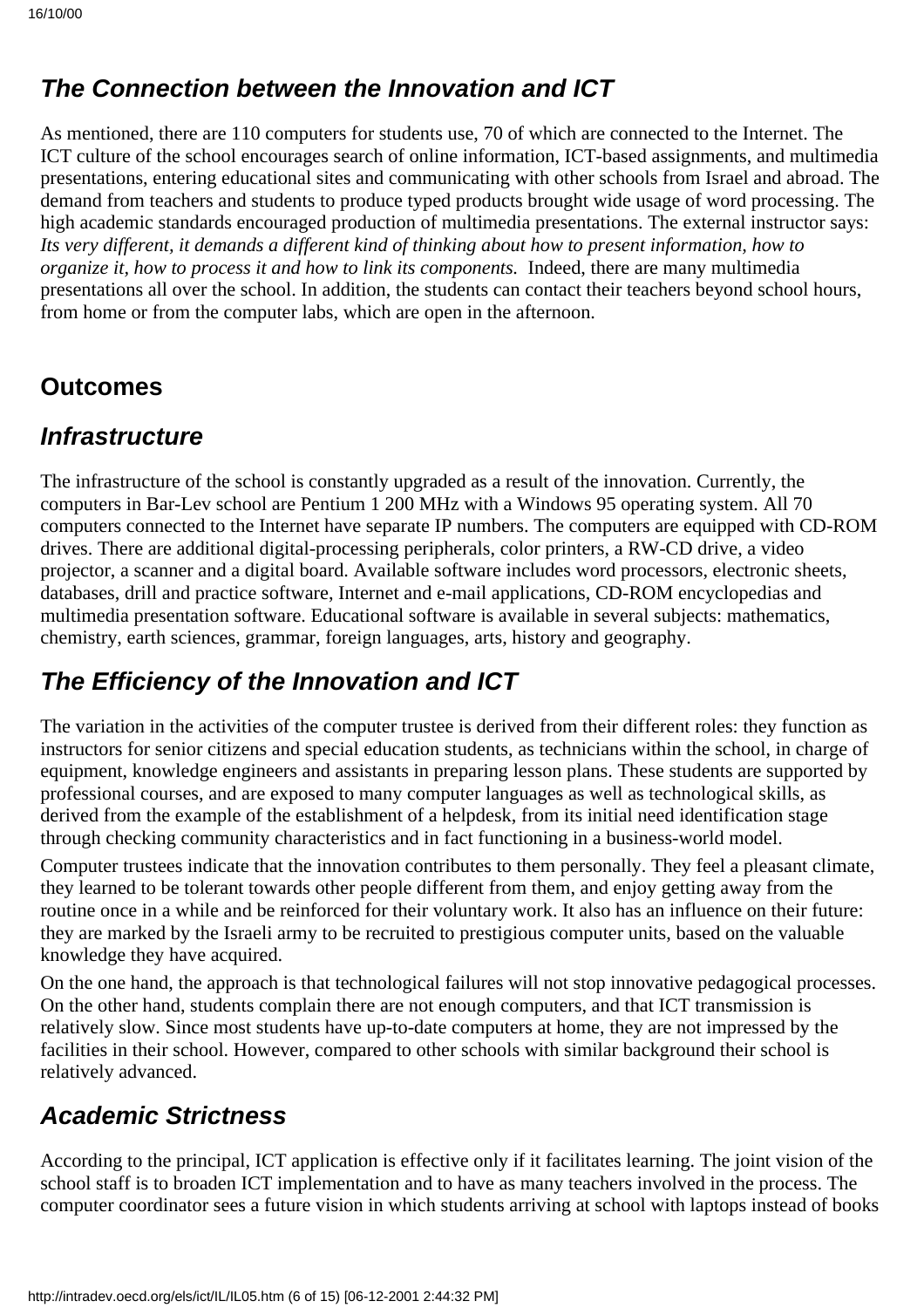and notebooks. The intent in the present is to enable students, especially those without computers at home, to use computers at school for educational purposes in the different subject matters.

The innovation contributed to the students self-esteem, who enjoy a prestigious status and appreciation from the whole community for their volunteering. The students see the participation in the innovation as an investment for their professional future, in skills such as teamwork, in addition to the acquired knowledge.

# **Equality**

The support of the computer trustees contributed to all students, directly and through teachers. Using ICT increased interest in students and caused a stimulus for a different kind of learning: *It interests them, it s something familiar to them, like it was with the television. It doesnt matter if I could write the same sentence on the blackboard. The moment it s written in the computer it s looked at differently...* (Innovation teacher)

There is also positive influence on the computer trustees attitudes towards differences between people, as a result of their experience with special education kids: *In the special education school there are children* with problems. At first, it was scary and we were deterred, but when you share information it s fun. They *see us as a pair, as friends. It s fun knowing that you re the teacher and you share your knowledge.* (A computer trustee)

# **MAIN HYPOTHESES**

## **The Role of Technology in the Innovation**

*Its the right thing to invest in students, because they are a cheap resource. It doesnt cost the school any money. Theyre here anyway, not outside workers. They are a part of us. Theyre here on a daily basis. They know the problems, the limitations. Their solutions are sometimes much more creative than ours. I think the more we give them, the more they use it. They re grateful and are willing to give, and they enjoy every minute of it* (Involved teacher)

The main evidence supports the claim that the computer trustees are the main resource for ICT implementation. The innovation is seized as the efficient utilization of students as a driving force in ICT implementation. This is captured as the core of the innovation by the principal: What has been done until now in all systems was to bring external forces, such as teachers or instructors... We came to the conclusion that the driving force for teachers and students were these students with abilities above average in the field of ICT. This was a resource that had to be used.

Technology in the Bar-Lev school served as a catalyst of the innovation. Moreover, it was derived as a result of the need to use efficiently technological resources within the school. Nowadays, for facilitating values of collaboration and knowledge sharing, along with values of contributing to the community, technology is used as a valuable resource.

# **Transferring the Innovation**

The principal was very active in ICT implementation in as many classes as possible: *I told my computer coordinator: there are teachers without Internet connections at home. Your assignment is to see to it that all teachers have computers at home, connected to the Internet. How? I dont know. Then she pressured them slightly, drove to their homes, persuaded their husbands to buy a computer, and then we opened the web site. We went step by step to expose them to ICT. One of the teachers who couldnt afford a computer got my laptop.* Evidence supports the claim that the transferability of the innovation was done in stages, not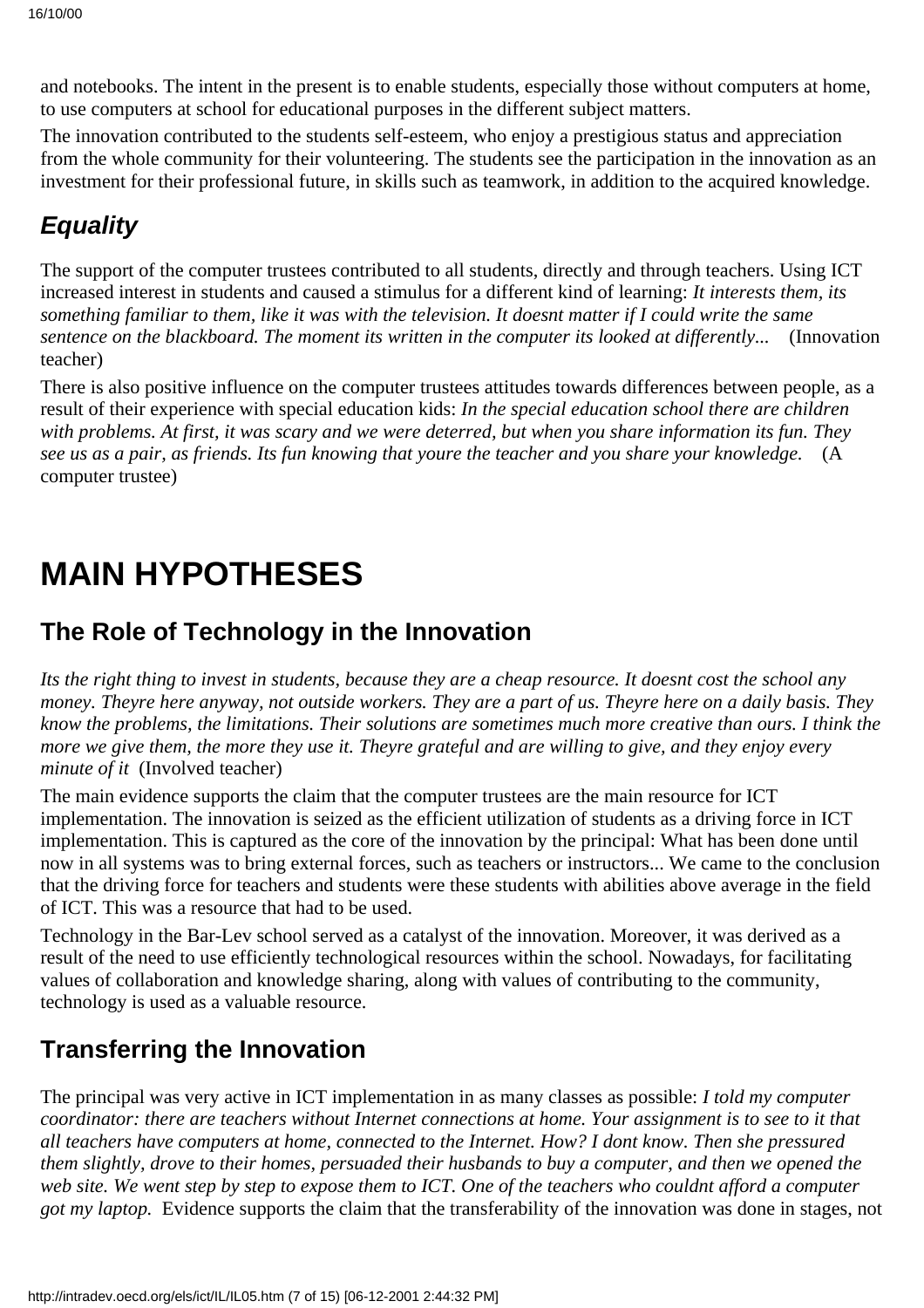as a top-down decision. The teachers received all possible means of support for joining the innovation, such as training and available everyday support from the computer coordinator. *In the first year, all the teachers had a sticker on their home computer with my name and phone number, and they could call me until 24:00 in the night, and I was their support.* (The computer coordinator)

The school trained more computer trustees team in an effort to widen the inner circle of participants. Although the principal did approve pressuring teachers to implement ICT, he does respect those who chose not to join the innovation: *There is, say, a literature teacher, who we tried to persuade to join the innovation, but she s not ready yet. She s a great literature teacher, she teaches well; she develops very serious conversations in class. I have no complaints against her: students achievements, their products, they re all OK.* However, it seems as if the principal expects the demand for ICT implementation to come from the students: *Look, there s a teacher that says: Me, the existing lesson plans are enough for me. She s been a teacher for 30 years. There s nothing you can do. It s banging your head against the wall. It s not worthwhile to me. She should teach what she knows, and the students either will push her out, or she wont have a choice but to cope with ICT.*

## **Implementation of ICT**

It seems that the results of ICT implementation in the Bar-Lev school are determined by infrastructure and by students ICT skills, and not by staff capabilities. There is a demand for higher performance of teachers, but the school encourages an approach in which *you combine the content-based world of the teachers and the technology-based world of the students, by which they help teachers... We acknowledge the fact that students have much greater abilities than teachers do in the field of ICT. The school uses this.* according to one of the parents.

Some of the teachers involved in the innovation are relatively young, and had been exposed to ICT in the course of their studies. However, not all teachers are so willing, which is why it s agreed that *the young kids, due to their ability to adapt themselves well to changing situations, they are much more open. Their ICT abilities are much higher than those of the teachers who do not involve themselves in this field.* (An uninvolved teacher)

The claim that students ICT abilities influence the results of ICT implementation is embedded in the nature of the innovation: actions related to the community. In order to facilitate an innovation in which they contribute to the community, students rather than teachers have to be highly skilled in using ICT. One of the goals of the innovation is to virtually document senior citizens life stories, as well as to open another communication channel for them. This requires professional ICT knowledge, as well as pedagogical abilities, together with sufficient infrastructure.

# **Digital Gap**

The students involved in the innovation are those who in the beginning of the year volunteered for it out of personal will and interest, prior knowledge and self-confidence. These students, mostly male, usually had accessibility to a computer at home. They are good students, are considered responsible and have no problem keeping up with the material taught in class even when missing lessons from time to time. They consider themselves as above average in academic achievements, and their preferred subjects are mathematics and computer science.

One of the teachers claimed that *a low SES student who does not have a computer at home and is not familiar with it will find it impossible to be a computer trustee. Not that there is no chance! Of course, if during the first year he will display great knowledge then of course he can participate. But it will e more difficult for him, I think.* (An involved teacher) in actual fact, within the computer trustee group there are some students with lower abilities who benefit from the innovation. Some are students with learning disabilities, which due to the encounter with the computer and the innovation as a whole have gained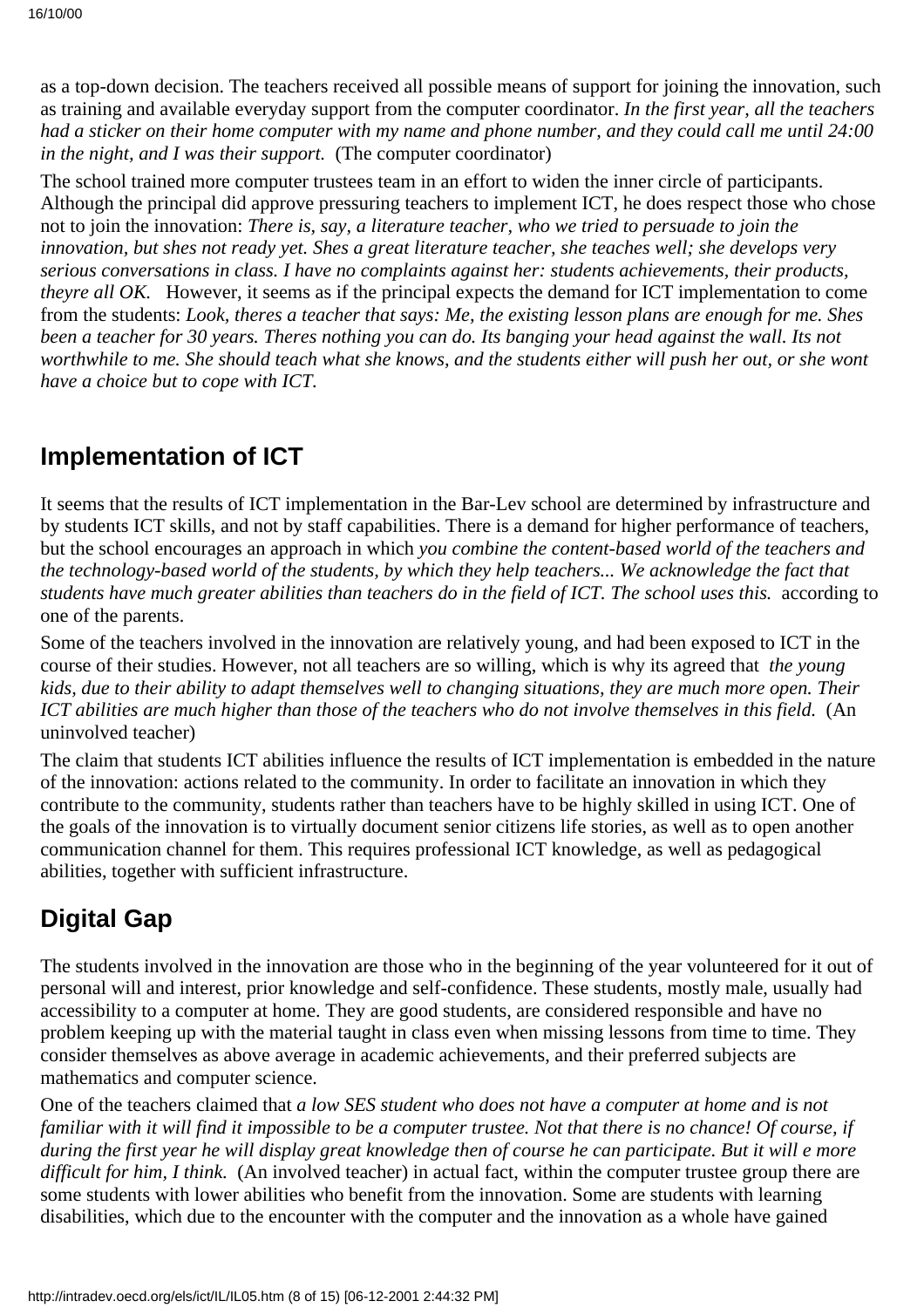appreciation, respect and higher self-esteem: *There is a student who was at the edge of committing suicide, and due to the innovation, he practically came back to life.* (The computer coordinator)

The school is a heterogeneous one, therefore the school prepared to advance each student according to his or her prior knowledge: *Those with higher abilities are certainly influenced by the innovation. They always aim a few steps forward. The lower achievers are less influenced: they have some basic deficiencies. We try* to keep up by using the learning center, in which there s a special education teacher involved in the *innovation, to help some of the students. This definitely helps them. I concentrated all computers into 3 labs, a library and special education rooms. I understood that this is the way computers will be most helpful at our school, and had I been able, Id have brought more computers. All this is to promote students who are low in academic achievements.* (The principal)

It seems there are gaps between the week and the excellent students, although the school uses ICT as an additional means of expression for the low achievers. In addition, ICT is used for overcoming learning disabilities. The school opens in the afternoon for use of computer lab with no extra charge, for all students, and by this computers are accessible to students from low SES families. Of course, this does not overcome situations in which parents fund private lessons in web design, but it does overcome possible gaps in ICT implementation in different subject matters. One of the parents to a 13-year-old online forum manager is not overwhelmed by the digital gap: *And in math arent there any children left behind?*

## **Academic Standards**

The school staff believes that one of the results of ICT implementation is the production of products on a higher academic level, due to richer information resources, richer illustration means, coping with higher standards and a high ratio of computers per students (1:2). The necessity of working in pairs so each student can use a computer enabled development of collaborative learning, which brought depth and interest to the studying process.

There does not seem to be a waste of time using technology. Usually this is the result of lack of interest in a lesson, and this is rare in ICT implemented lessons compared to other lessons, although this might happen: *Sometime I see students talking during the lesson, or entering chats and the likes, something they arent supposed to do. There are always those who arent interested in anything.* (An involved teacher) It seems to teachers that whoever wants to waste time in school will do it regardless of technology.

# **IMPLICATIONS FOR THE FUTURE**

# **Stability of the Innovation**

#### *There is no reason that this ever ends in the near future, if the funding continues and the participants will continue living in harmony.* (The external instructor)

The innovation has been active for the last three years. It seems that the key for sustainability is the belief in its functionality. The goals of the innovation derived from school needs: difficulties in ICT implementation led to the thought of having an available support team on an everyday basis. The teachers needs of an immediate solution for ICT failures during lessons raised the idea of a special issue, Common Failures, teachers training courses and the training of computer trustees, all the result of practical needs, thereby assuring sustainability. The ideological aspects led towards additional goals of contributing to the community and to the sustainability of the innovation. The students are grasped as the center of the innovation and as its striving force, as reported by the outside instructor: *The point of view was that you have to start with the students. The students will be the motivating forces that will set the school forward.*

Another factor influencing the sustainability of the innovation was the teachers attitudes towards ICT as a means of raising students motivation and reducing discipline problems common in traditional teaching.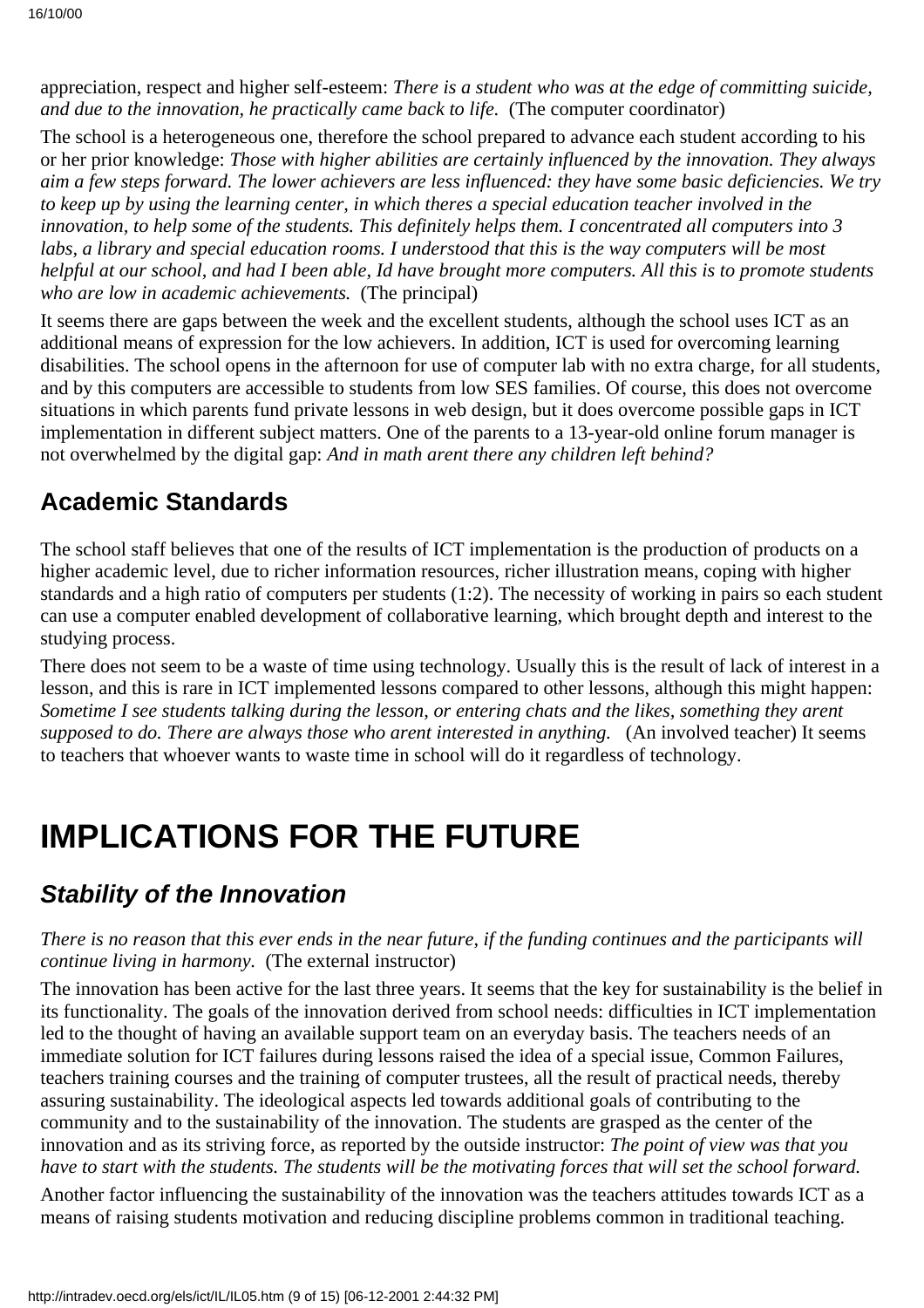However, in spite of all the advantages of the innovation, the teachers feel fatigue, not being rewarded as they should be. They invest many hours in adapting ICT to learning materials, building ICT-implemented lesson plans, training and surfing, but indicated they could get tired of it. In addition, the teachers that are not involved in the innovation are drawn back by the efforts involved in ICT implementation.

One of the additional factors contributing to the sustainability of the innovation is the goal set by the school itself to develop ICT-based lesson plans. Much thought had been given to renewing infrastructure and raising creative ideas, such as constructing a web-site and building databases for teacher and student use. Computer trustees have a major role in the facilitation of these ideas.

The support of management influences innovation sustainability, as seen by the outside instructor: *Some principals in the Israeli education system do not understand anything about ICT. They think that every change process should include the whole school staff, but this does not stand a chance. Once the principal understands that processes are multi-staged and you gradually add more classes and students to an innovation, the achievement of goals is possible. But implementing all at once is not realistic.* The main support of the management is in the message, that ICT-implemented teaching and learning is vital for preparing students to the future world of technology, information and values of collaboration and teamwork.

The cooperation and close relations between teachers and students have a profound influence on the continuation of the innovation and the belief in its strength. One of the teachers was quite frank in sating: *If I hadn t come here, I wouldn t have known that Yossi is such a lovely boy.* 

Sustainability is possible also as a result of the understanding of the teacher that his role is not under any danger. The same way the computer cannot exchange the teacher, as asserted by the computer coordinator, *the computer trustee cannot exchange a teacher. She still has to prepare lesson plans.*

The aspiration of the school is to expand the circle of participants in the innovative actions. The circles have expanded even beyond school, to the community. The computer coordinator encourages school staff, while the principal encourages factors outside the school to help with funding resources. These stages are backed up by Edusystems, a private company with expertise in ICT implementation in education. *The guidance is not an idea to be actualized in an instance. There are weekly meetings with the principal and the computer coordinator. According to the development of the innovation we bring new ideas, the school brings new ideas theyve sometimes seen in other places, and together we combine these ideas in the activities of the computer trustees.* (The Edusystems advisor)

It seems that with the lack of clear national policy concerning ICT implementation, according to the school staff, the sustainability of the innovation depends mainly on the school itself. The school is making an effort to set high standards relating ICT implementation and to persuade local authorities to fund the innovation, but according to the principal, not always with great success.

In general, the sustainability of the innovation stems from the participants feelings that the place they have reached does not allow them to go back. However, there are a few conditions needed for assuring its continuity: a leading figure in the future, continuing teacher collaboration, appropriate rewarding, support from management changes in learning schedules for teachers who want to join the innovation, enriching the curriculum, constant upgrading of infrastructure and software, and further training.

### **Transferability of the Innovation**

*The future vision is that the innovation will be transferred to all schools in Israel... nowadays the innovation is within the city.* (The computer coordinator)

The school is leading a process of transferring the project in the municipal level. Students from other schools receive training once in two weeks, serving as computer trustees in their own schools, and taking their knowledge onwards as future high school students. The vision of the computer coordinator is to involve as many schools as possible in the innovation, adopting elementary schools as well.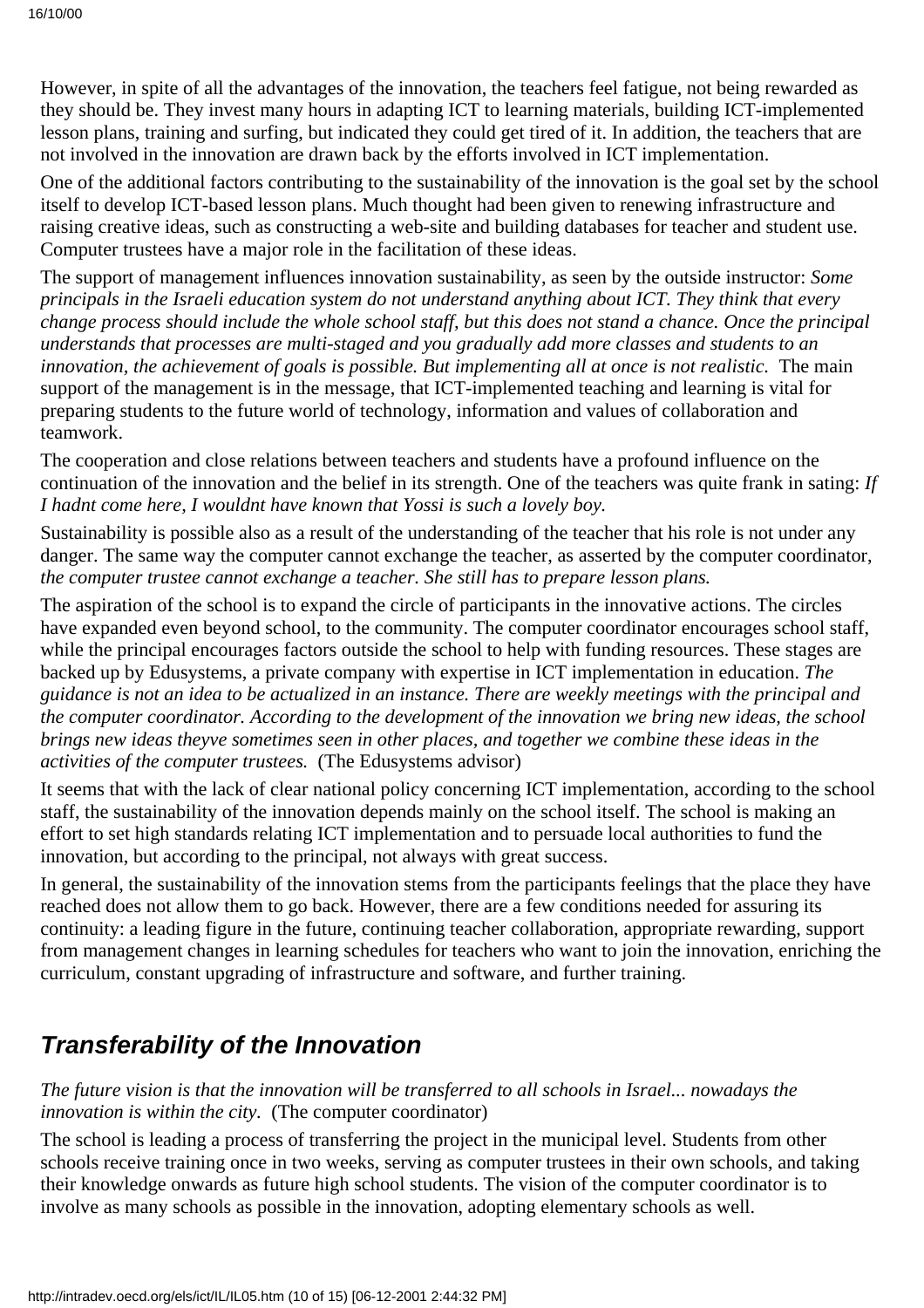One of the reasons for the ability to transfer the innovation within the school is its wide acceptance, by teachers, students, parents, management and supervision. There is agreement on the fact that exposing students to ICT enriches the curriculum, teaching and learning, raises motivation and the quality of the learning products, and contributes to the quality of teaching. Students acquire tools for assisting them in the future world, and computer trustees particularly acquire professional skills and competencies for their vocational future. They accumulate great amounts of knowledge that they learn in prestigious courses.

From the community s point of view, this innovation is very special: the students are exposed to professional knowledge and to the competitive market on one hand, and to values of giving, sharing and acceptance on the other hand. The teachers themselves profited from the innovation, learning new skills and developed personally and professionally.

The rumor had spread that the school opened its gates to senior citizens, teaching them ICT skills, and many senior citizens have requested to join the lessons. Parents also feel their children only benefit from the innovation: one of the mothers told us: *Instead of giving the mouse to his own grandpa and grandma and doing things instead of them, hes more capable of explaining to them what to do. Hes more tolerant.*

Some difficulties had to be overcome, such as enormous efforts to involve other teachers in the innovation, especially those that arent as supportive of ICT personally, as described by one of the involved teachers: *There are the limitations of time and knowledge. Not all teachers feel comfortable enough to enter the computer as a result of their lack of personal knowledge.*

The school staff claims that the uniqueness of the innovation is, in fact, in the ability to transfer it. However, transferability *depends on money, initiative, a budget and the municipality* according to the computer coordinator. Any school that is interested in the innovation will have to be equipped properly in ICT infrastructure. However, this is not enough: the school has to update infrastructure constantly, as well as change its pedagogical concepts, so it is combined adequately with ICT.

Another difficulty is to plan and carry out professional courses compatible with the level of the previous ones, since they required large amounts of resources, which were a result of the principals ongoing efforts. A principal who wants to implement the innovation has to be able to raise funds and to stimulate a spirit of volunteering within school staff and students. For example, the school labs are open twice a week in the afternoon, enabling as much ICT usage as possible for students.

The advantage of schools that are candidates for transferring the innovation is being able to learn from experience. The outside instructor says: *The experience we acquire enables us to shorten certain stages in the process.*

However, the ICT national policy does not seem to learn from experience. According to the principal, other schools may attain the support he did, morally, in public relations, in the media, and maybe even financially, at least to begin with. Still, the real problem is the delay of the process, caused by lack of finance for training teachers, teaching hours and upgrading. The computer coordinator sums it up: *I know how to develop the innovation and transfer it to other places, step by step, how to involve the principal, the staff, how to make plans and implement the process. But it had to come from the top. A change has to be done in the planning on a national-wide basis. This has to be implemented in the curriculum as a policy.*

# **APPENDIX**

# **APPENDIX 1: Methodology**

**Research Team:** The research team included 3 researchers that divided the data collection between them: Yael Yaron, the team coordinator, Tali Barak-Oshri team member, and Anat Cohen team member. The interviews of the focus groups were usually held in teams. The personal interviews: school principal, computer coordinator, external project coordinator etc.) were usually held by one researcher. The observations were held mostly in pairs.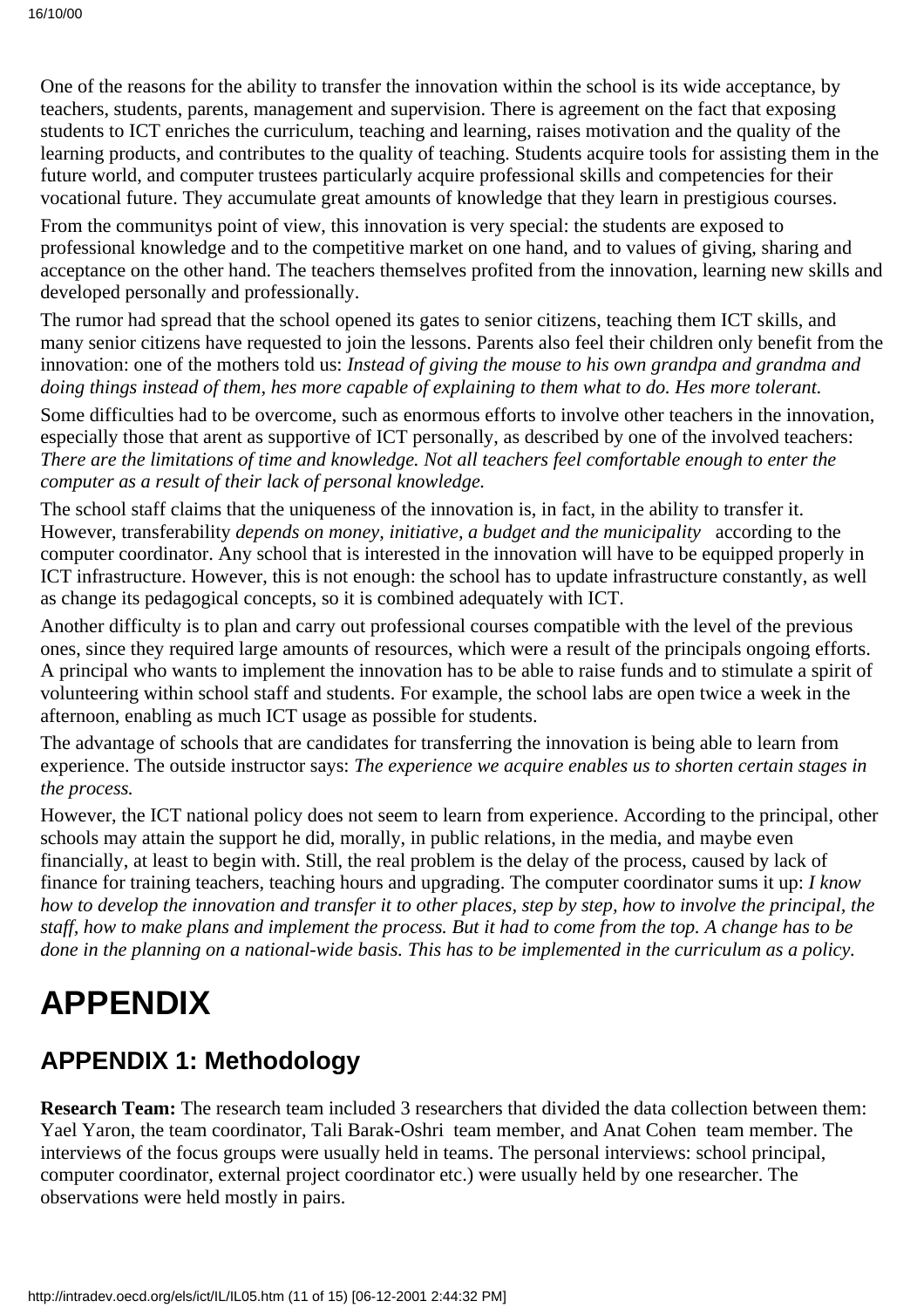**Research length:** The research was carried out between December 2000 and May 2001.

**The Data:** The chart below describes in detail all the data collected. All interviews were recorded and all observation details were written down. All data were transcribed into digital files and uploaded to the Israeli research Website, at [http://muse.tau.ac.il/ict/.](http://muse.tau.ac.il/ict/) The average length of each interview was an hour and a half. The focus group interviews were even longer (an average of two hours). The observations lasted the length of the lesson, usually 45 minutes. According to the material collected, a data matrix was built, which served as a basis for the final report. The matrix and the report were written by the research team coordinator, then sent to the team members for verification and assessment.

| <b>Research Tool/Action</b>                  |   | <b>Date and Hour</b>                      | Name of Subject                                        | <b>Role of Subject</b>                    |
|----------------------------------------------|---|-------------------------------------------|--------------------------------------------------------|-------------------------------------------|
| Phone contact                                |   |                                           |                                                        |                                           |
| Pre-research meeting                         |   | $\overline{2.1.01}$                       | <b>Asaf Naftali</b>                                    | Principal                                 |
| <b>Administrator interview</b>               |   | 18.3.01                                   | <b>Guy Levi</b>                                        | Pedagogic<br>administrator,<br>Edusystems |
| Principal interview                          |   | 14. 2.01, 13:30                           | <b>Asaf Naftali</b>                                    |                                           |
| Principal questionnaire                      |   | $\overline{2.1.01}$                       |                                                        | Principal                                 |
| Coordinator interview                        |   | 31. 1.01, 22.2.01                         |                                                        |                                           |
| Coordinator questionnaire                    |   | 2.2.01 sent;<br>13.2.01 received          | Dorit Bachar                                           | Computer<br>coordinator                   |
| Observations                                 |   | 22.1.01, 10:30                            | Computer trustees and senior<br>citizens               |                                           |
|                                              | 2 | 22.1.01, 13:00                            | Computer trustees in training<br>course                |                                           |
|                                              | 3 | 30.1.01, 8:30                             | Computer trustees and special<br>education students    |                                           |
|                                              | 4 | $15.\overline{3.01}$ , $10.\overline{30}$ | A civics class with assistance of<br>computer trustees |                                           |
| Involved teachers focus<br>group interview   |   | 30.4.01, 10:00                            |                                                        |                                           |
| Uninvolved teacher interview                 |   | $\overline{15.3.01, 8:45}$                |                                                        |                                           |
| Involved students focus<br>group interview   |   | 22.2.01, 9:30                             |                                                        |                                           |
| Parents focus group interview 30.4.01, 20:40 |   |                                           |                                                        |                                           |
| Documentation                                |   | 24.1, 12.2, 1.3.01                        | Brochures, School web-site, online forums              |                                           |

#### **Interview and Observation Chart for Bar-Lev School December 2000-May 2001**

# **APPENDIX 2: Teachers Computer Skills**

#### **Results of ICT Skills Survey among Teacher Population For Bar-Lev School**

#### *Methodology*

The questionnaire was handed out in the teachers room, and filled out by 5 out of 53 teachers on the school staff. The teachers who participated in the survey were classroom teachers and subject teachers, teaching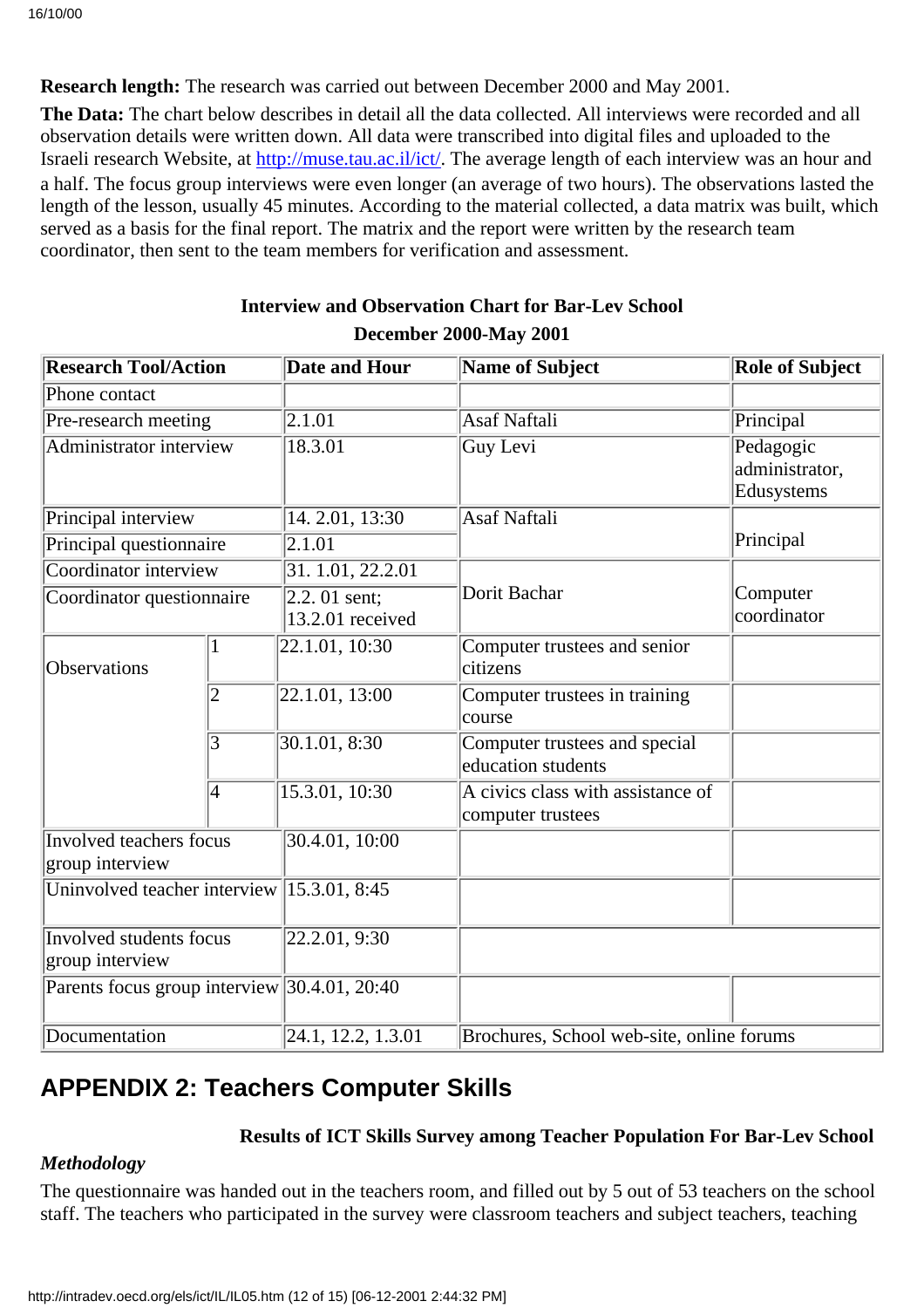7th to 9th grades. The results are shown in the following tables.

|    |                                          | Good | Mediocre | Weak |
|----|------------------------------------------|------|----------|------|
| 30 | How would you define your ability to use |      |          |      |
|    | computers?                               |      |          |      |

Answer the following questions relating to your prior experience or to ICT implementation in teaching\learning during the past year.  $Y_{\text{es}}$   $N_0$ 31 Had there been assessment of computer usage among students? 1 4 32 Can you create or alter a web site with one of the classes you teach? 1 4  $\overline{33}$  Do you participate in a virtual course on the internet as a student  $\overline{2}$ or tutor? 2 3 34 Do you involve your students in collaborative learning on the Internet with students from other classes in other places? 1 4

|                 |                                                                                           | All of it | A large | A small | A minor |
|-----------------|-------------------------------------------------------------------------------------------|-----------|---------|---------|---------|
|                 |                                                                                           |           | part    | part    | part    |
| $\overline{35}$ | What part of computer usage during the lesson is<br>aimed directly at the lesson content? |           |         |         |         |
| 36              | What part of the computer-related assignments is<br>for individual usage?                 |           |         |         |         |

|                                                | No          | Some        | Distinct sites |
|------------------------------------------------|-------------|-------------|----------------|
|                                                | limitations | limitations | only           |
| Do you assign your students to search the web? |             |             |                |
| What is the degree of freedom you allow your   |             |             |                |
| students while doing so?                       |             |             |                |

|    |                                                                           | $A$ few<br>times a | IA few<br>ltimes a | Once in a<br>while | $\blacksquare$ Never | $\vert$ I don t own $\vert$<br>a computer |
|----|---------------------------------------------------------------------------|--------------------|--------------------|--------------------|----------------------|-------------------------------------------|
|    |                                                                           | lweek              | lmonth.            |                    |                      |                                           |
| 38 | Do you own a personal computer? How<br>often do you use it for your work? |                    |                    |                    |                      |                                           |

|                                                           | Yes | N <sub>O</sub> |
|-----------------------------------------------------------|-----|----------------|
| Do you use technology to collaborate with other teachers? |     |                |
| $\ $ (professional chat rooms, forums etc.)               |     |                |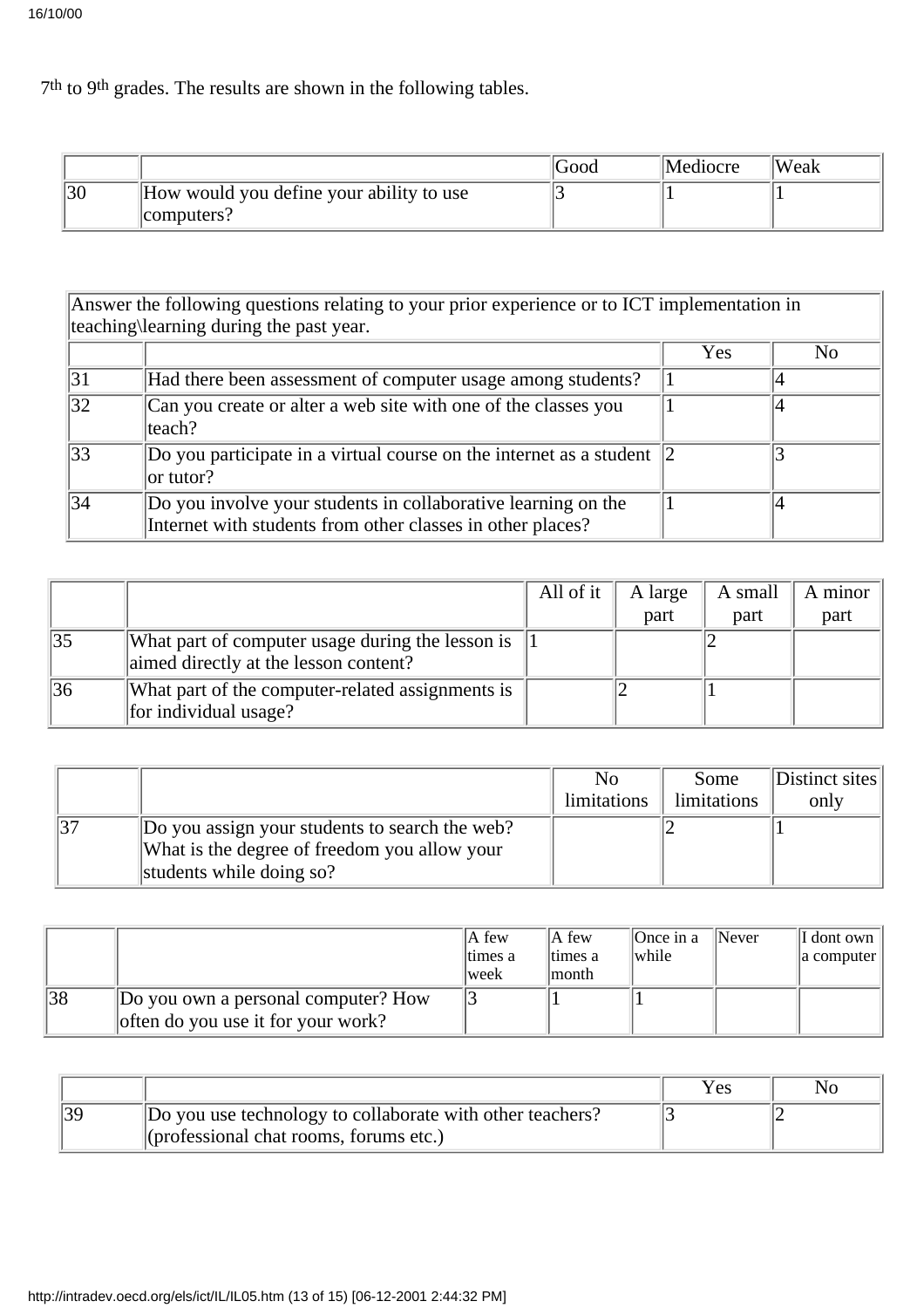|    |                                                              | $\vert$ More than $\vert$ | 6-11 | -0 | None |
|----|--------------------------------------------------------------|---------------------------|------|----|------|
| 40 | How many messages (average) do you send a<br>week by e-mail? |                           |      |    |      |

| How many of the following activities can you perform? |                                                                                 |  |  |  |
|-------------------------------------------------------|---------------------------------------------------------------------------------|--|--|--|
| 41                                                    | Altering hardware                                                               |  |  |  |
| $ 42\rangle$                                          | Updating/upgrading applications, such as word processors, graphic software etc. |  |  |  |
| 43                                                    | Restoration of files                                                            |  |  |  |
| 44                                                    | Site construction                                                               |  |  |  |
| 45                                                    | Developing databases                                                            |  |  |  |

# **APPENDIX 3: Samples of Activities**

An online forum had been opened for the computer trustees activities with the senior citizens, in which they document their meetings and reflections: **www.education.gov.il/michlala**

### **APPENDIX 4: Glossary**

**CET C**enter for **E**ducational **T**echnology a non-profit institute established in 1971. CET operates in coordination with the ministry of education, with an aim to develop and facilitate education in Israel, by developing innovative ideas, tools, strategies and products in the field of education in general and technology implementation in education specifically; URL: <http://www.cet.ac.il/>

[\[1\]](http://waldorf.eds.udel.edu/oecd/report/cases/IL/BarLev/IL05.html#fnB1) **Pais Cluster** a facility donated by the Pais public organization, built adjacent to secondary schools, for studying sciences, technology art and GE during school hours and in recreation time. These centers serve the whole community as well.

[\[2\]](http://waldorf.eds.udel.edu/oecd/report/cases/IL/BarLev/IL05.html#fnB2) **Tomorrow 98 - 5-year Computerization Program:** a national master-plan beginning in the year 1993/4, 5 years prior to Israels  $50<sup>th</sup>$  anniversary, with the goal of facilitating the achievements of the educational system in Mathematics and Sciences.

 $\frac{3}{3}$  The school web-site:<http://www.bar-lev.kfar-saba.kishurim.k12.il/>. In the school website, there are hyperlinks to the computer trustees innovation, as well as to the special issue of common computer failures.

[\[4\]](http://waldorf.eds.udel.edu/oecd/report/cases/IL/BarLev/IL05.html#fnB4) **Edusystems** a private company with expertise in developing and facilitating technology implementation in education. It operates in two aspects: instruction, implementation, teacher training; development of software and learning ICT surroundings. The company operates wide-range projects